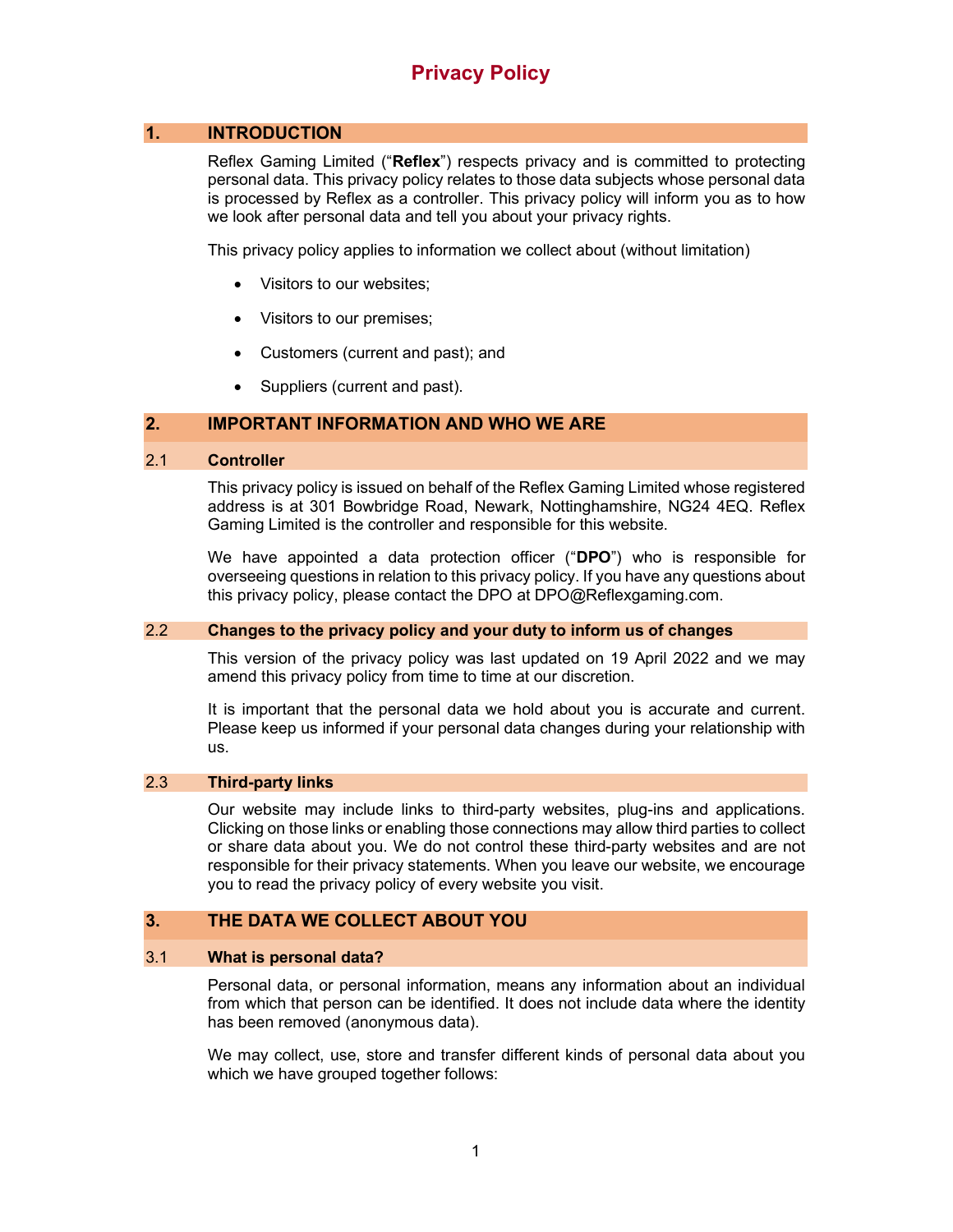- Identity Data includes first name, maiden name, last name, username or similar identifier, marital status, title, date of birth and gender.
- Contact Data includes billing address, delivery address, email address and telephone numbers.
- Financial Data includes bank account information.
- Transaction Data includes details about payments to and from you and other details of products and services you have purchased from us.
- Technical Data includes internet protocol (IP) address, your login data, browser type and version, time zone setting and location, browser plug-in types and versions, operating system and platform and other technology on the devices you use to access our websites.
- **Profile Data** includes your username and password, purchases or orders made by you, your interests, preferences, feedback and survey responses.
- Usage Data includes information about how you use our website, products and services.
- Marketing and Communications Data includes your preferences in receiving marketing from us and our third parties and your communication preferences.

We also collect, use and share **Aggregated Data** such as statistical or demographic data for any purpose. Aggregated Data may be derived from your personal data but is not considered personal data in law as this data does not directly or indirectly reveal your identity. However, if we combine or connect Aggregated Data with your personal data so that it can directly or indirectly identify you, we treat the combined data as personal data which will be used in accordance with this privacy policy.

We do not collect any Special Categories of Personal Data about you (this includes details about your race or ethnicity, religious or philosophical beliefs, sex life, sexual orientation, political opinions, trade union membership, information about your health and genetic and biometric data).

## 3.2 If you fail to provide personal data

Where we need to collect personal data by law, or under the terms of a contract we have with you and you fail to provide that data when requested, we may not be able to perform the contract we have or are trying to enter into with you (for example, to provide you with goods or services).

# 4. HOW IS YOUR PERSONAL DATA COLLECTED AND USED?

We use different methods to collect data from and about you including through:

# 4.1 Online

### (a) Visitors to our websites

When you visit our websites, we use a third party service, Google Analytics, to collect standard internet log information and details of visitor behaviour patterns. We do this to find out things such as the number of visitors to the various parts of the websites. This information is only processed in a way which does not identify anyone.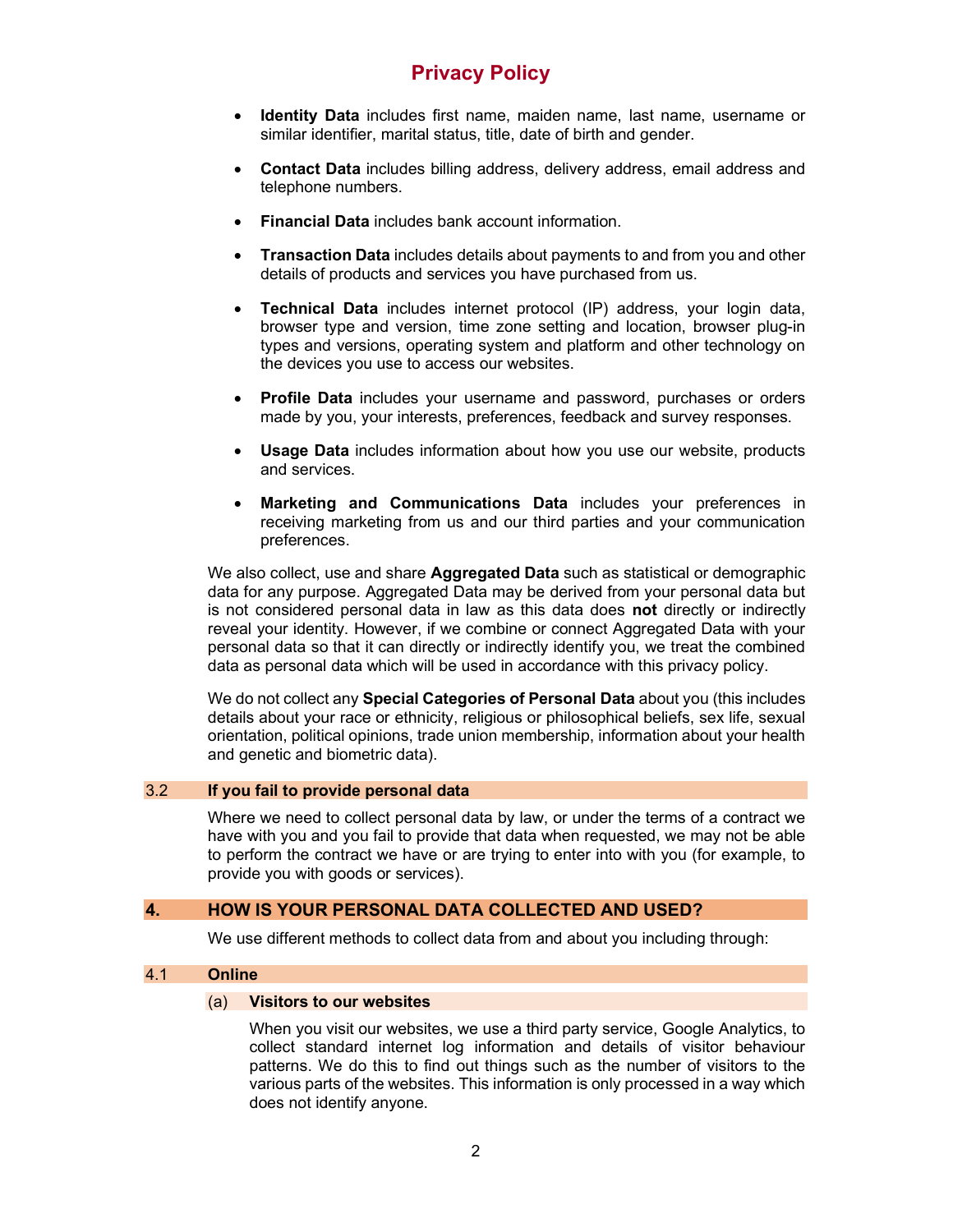To view the types of data collected by Google Analytics, see:

https://www.google.com/analytics/analytics/features/

The data collected is held for a retention period of 26 months. To view Google's Data Protection Statement, see:

https://privacy.google.com/businesses/compliance

Though Google Analytics records data such as your device, Internet browser, operating system and geographical location, none of this information is personally identifiable to us.

Google Analytics also records your computer's IP address, which could be used to personally identify you, but Google Analytics does not grant us access to this information.

Subsequently, any requests for the retrieval of personally identifiable data that is recorded and stored by Google Analytics should be submitted directly to Google.

We consider Google Analytics to be a Third-Party Data Processor.

You may decide to submit personal information to us through the website, for example when purchasing goods or services or signing up to a newsletter. When we collect personal data in this way this policy sets out what we intend to do with it.

## (b) Cookies

A "Cookie" refers to a small file that is downloaded onto your device (such as your computer, mobile phone or tablet) whenever you visit a website. These "Cookie files" allow the websites you visit to recognise your device and to gather information about your interaction with the website, as well as the device you are using. A Cookie, by itself, cannot be used to identify you.

We use Cookies to monitor your behaviour once on our website, enabling us to amend our content with a view to improving your user experience.

Opt-Out of Cookies: You can choose to opt-out of cookies being stored on your device by disabling Cookies in the "Settings" your Internet browser, commonly found under the "Privacy" and / or "Security" tab(s). For step-bystep guides on how to remove cookies in various internet browsers, please click https://ruinmysearchhistory.com/blog/how-to-block-cookies-in-allbrowsers/.

If you do choose to refuse all Cookies and opt-out of Cookie Tracking, our website may not function for you as intended.

If you have any questions about how we use Cookies, please contact the DPO at DPO@reflexgaming.com.

#### (c) Security and performance

To maintain the security and performance of our websites we use a third party service which processes the IP address of visitors and other Technical Data.

This information is retained for a maximum period of 26 months.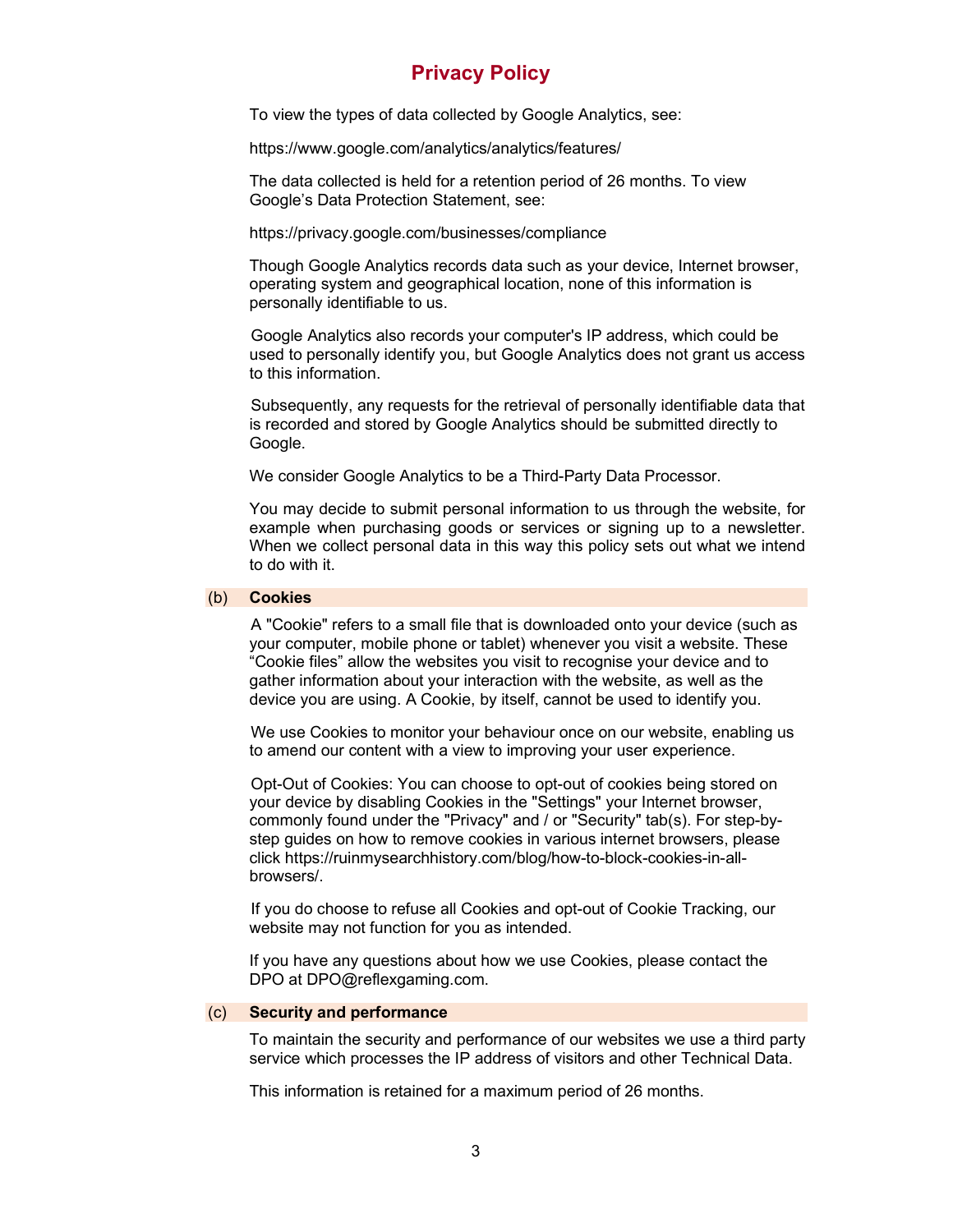#### (d) Online enquiries

When you contact us online, we treat your data as per any other purchase or enquiry, save that we may have received additional Technical Data about you which will be treated as above.

### (e) Online accounts

When you set up an online account with us, we will request personal data from you in order to verify your identity and set up your account. This information will also be used when you interact with us through the websites.

We will keep this information for a period of 6 years from the date you cease being a customer.

#### 4.2 Direct interactions.

We may collect personal information from our direct interactions with you. This may include through correspondence, attendance at meetings with you, or other direct interactions.

#### 4.3 Data received from third parties

We receive data from third parties such as Experian when performing credit checks on customers. We will keep this information for a period of 6 years from the date you cease being a customer.

# 5. CUSTOMERS

By law we have to keep basic information about our customers (including Contact, Identity, Financial and Transaction Data) for six years after they cease being customers for tax purposes.

We will also keep your purchase history information for the duration of any warranty period applicable to the goods and/or services purchased, which may be in excess of the period stated above.

### 6. MARKETING

We strive to provide you with choices regarding certain personal data uses, particularly around marketing and advertising. We have data protection control mechanisms in place where you can make such choices at your discretion through the DPO at DPO@reflexgaming.com.

### 6.1 Promotional offers from us

We may use your Identity, Contact, Technical, Usage and Profile Data to form a view on what we think you may want or need, or what may be of interest to you. This is how we decide which products, services and offers may be relevant for you.

You will receive marketing communications from us if you have requested information from us or purchased goods or services from us and, in each case, you have not opted out of receiving that marketing.

## 6.2 Third-party marketing

 We will get your express opt-in consent before we share your personal data with any company (including our own group of companies) for marketing purposes.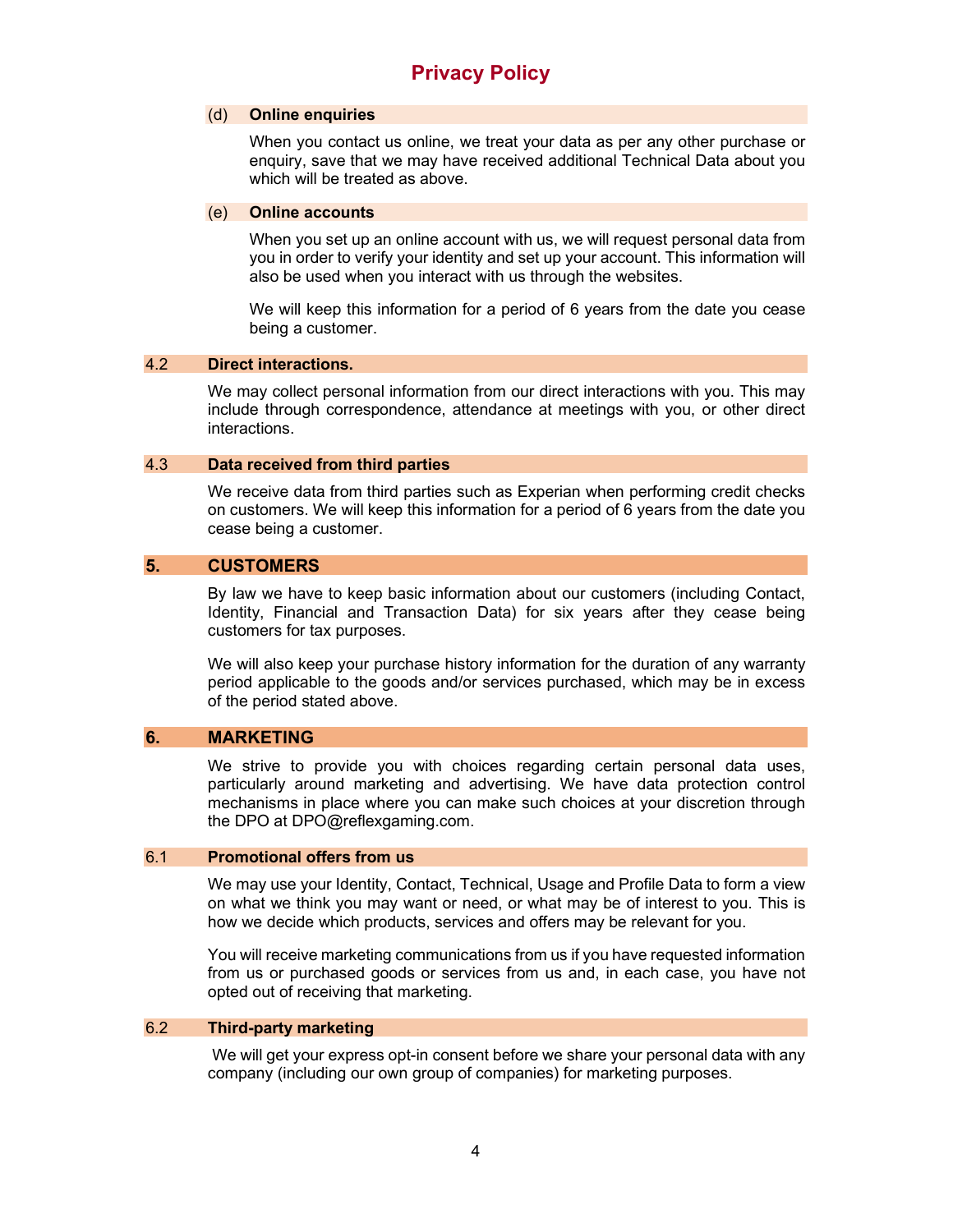## 6.3 Opting out

You can ask us or third parties to stop sending you marketing messages at any time by logging into the website and checking or unchecking relevant boxes to adjust your marketing preferences or by following the opt-out links on any marketing message sent to you or by emailing the DPO at DPO@reflexgaming.com.

Where you opt out of receiving these marketing messages, this will not apply to personal data provided to us as a result of a product/service purchase, warranty registration, product/service experience or other transactions.

## 7. SERVICE DEVELOPMENT

We use Aggregated Data to develop our services and products, but we may from time to time use your personal data, including feedback, responses to polls and surveys and other information provided by you to improve our service.

We may also use personal information that you have provided (including your communications with us) to offer customer support and fix problems.

# 8. CHANGE OF PURPOSE

We will only use your personal data for the purposes for which we collected it, unless we reasonably consider that we need to use it for another reason and that reason is compatible with the original purpose. If you wish to get an explanation as to how the processing for the new purpose is compatible with the original purpose, please contact our DPO at DPO@reflexgaming.com.

If we need to use your personal data for an unrelated purpose, we will notify you and we will explain the legal basis which allows us to do so.

Please note that we may process your personal data without your knowledge or consent, in compliance with the above rules, where this is required or permitted by law.

# 9. DISCLOSURES OF YOUR PERSONAL DATA

We may have to share your personal data with the parties set out below for the purposes set out above. These parties may be:

- Logistics providers (acting as processors) organising the delivery of your goods
- Service providers (acting as processors) who provide IT and system administration services and support.
- Professional advisers (acting as processors or joint controllers) including lawyers, bankers, auditors and insurers who provide consultancy, banking, legal, insurance and accounting services.
- HM Revenue & Customs, regulators and other authorities (acting as processors or joint controllers) based in the United Kingdom who require reporting of processing activities in certain circumstances.
- Third parties to whom we may choose to sell, transfer, or merge parts of our business or our assets. Alternatively, we may seek to acquire other businesses or merge with them. If a change happens to our business, then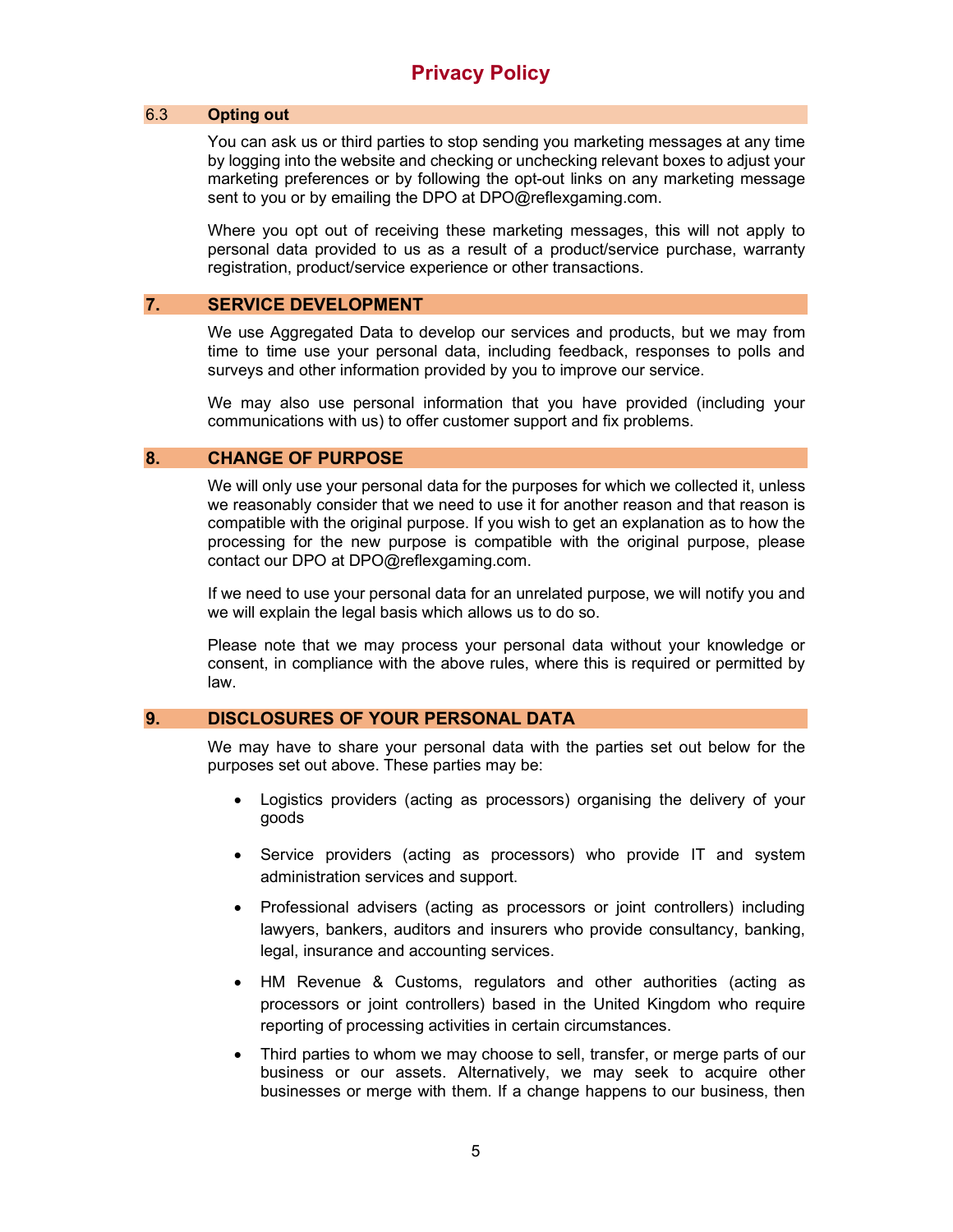the new owners may use your personal data in the same way as set out in this privacy policy.

 Gaming regulators who oversee and regulate the markets and business sectors in which we operate.

We require all third parties to respect the security of your personal data and to treat it in accordance with the law. We do not allow our third-party service providers to use your personal data for their own purposes and only permit them to process your personal data for specified purposes and in accordance with our instructions.

### 9.1 International transfers

We do not transfer your personal data outside the European Economic Area (**EEA**).

### 10. DATA SECURITY

We have put in place appropriate security measures to prevent your personal data from being accidentally lost, used or accessed in an unauthorised way, altered or disclosed. In addition, we limit access to your personal data to those employees, agents, contractors and other third parties who have a business need to know. They will only process your personal data on our instructions and they are subject to a duty of confidentiality.

We have put in place procedures to deal with any suspected personal data breach and will notify you and any applicable regulator of a breach where we are legally required to do so.

# 11. YOUR LEGAL RIGHTS

Under certain circumstances, you have rights under data protection laws in relation to your personal data. These are summarised below:

#### 11.1 Request access to your personal data (commonly known as a "data subject access request").

This enables you to receive a copy of the personal data we hold about you and to check that we are lawfully processing it.

#### 11.2 Request correction of the personal data that we hold about you.

This enables you to have any incomplete or inaccurate data we hold about you corrected, though we may need to verify the accuracy of the new data you provide to us.

#### 11.3 Request erasure of your personal data.

This enables you to ask us to delete or remove personal data where there is no good reason for us continuing to process it. You also have the right to ask us to delete or remove your personal data where you have successfully exercised your right to object to processing (see below), where we may have processed your information unlawfully or where we are required to erase your personal data to comply with local law. Note, however, that we may not always be able to comply with your request of erasure for specific legal reasons which will be notified to you, if applicable, at the time of your request.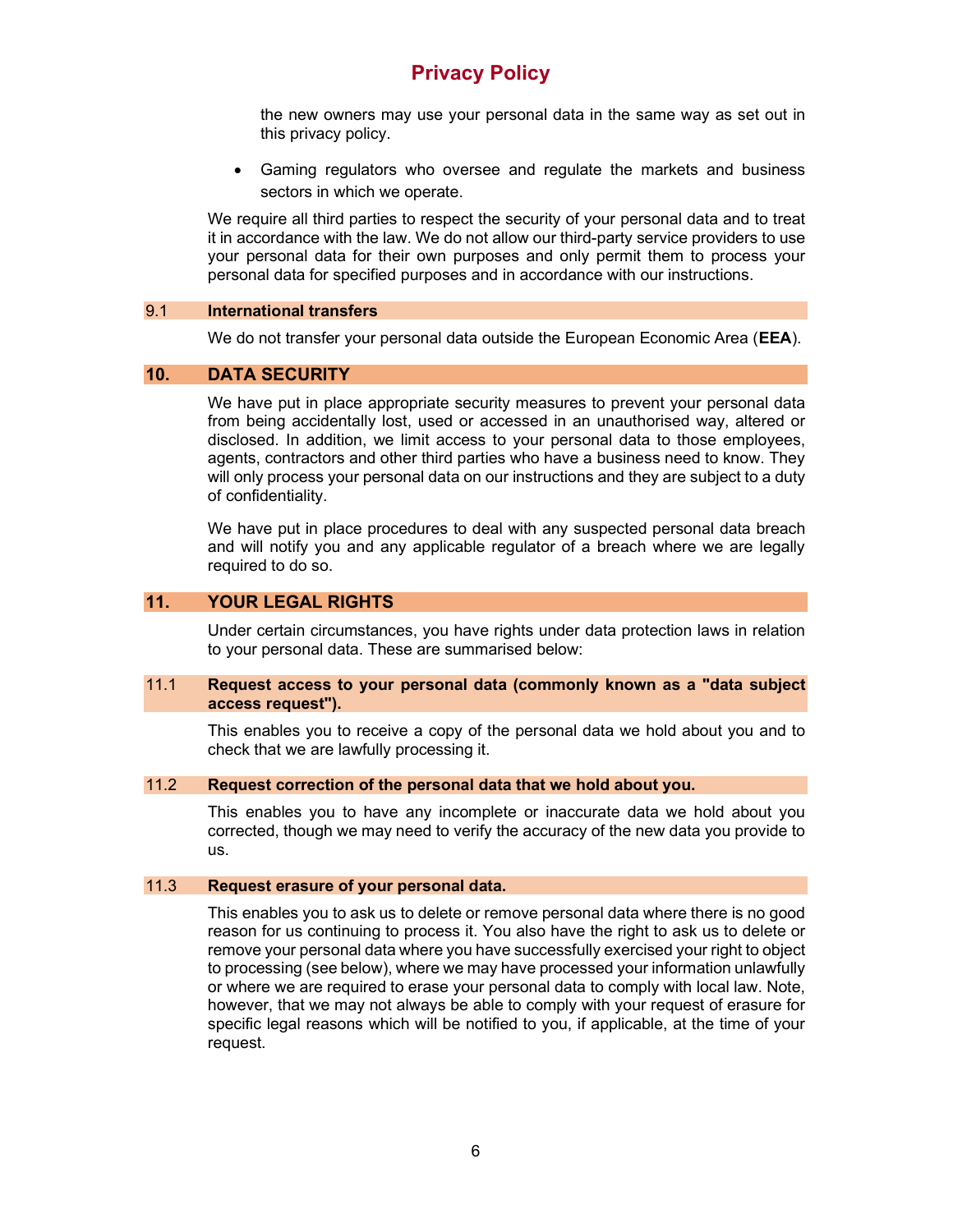#### 11.4 Object to processing of your personal data

Where we are relying on a legitimate interest (or those of a third party) and there is something about your particular situation which makes you want to object to processing on this ground as you feel it impacts on your fundamental rights and freedoms you may object to our processing of your personal data. You also have the right to object where we are processing your personal data for direct marketing purposes. In some cases, we may demonstrate that we have compelling legitimate grounds to process your information which override your rights and freedoms.

## 11.5 Request restriction of processing of your personal data.

This enables you to ask us to suspend the processing of your personal data in the following scenarios: (a) if you want us to establish the data's accuracy; (b) where our use of the data is unlawful but you do not want us to erase it; (c) where you need us to hold the data even if we no longer require it as you need it to establish, exercise or defend legal claims; or (d) you have objected to our use of your data but we need to verify whether we have overriding legitimate grounds to use it.

## 11.6 Request the transfer of your personal data to you or to a third party.

We will provide to you, or a third party you have chosen, your personal data in a structured, commonly used, machine-readable format. Note that this right only applies to automated information which you initially provided consent for us to use or where we used the information to perform a contract with you.

## 11.7 Withdraw consent at any time

Where we are relying on consent to process your personal data you may withdraw this consent at any time. However, this will not affect the lawfulness of any processing carried out before you withdraw your consent. If you withdraw your consent, we may not be able to provide certain products or services to you. We will advise you if this is the case at the time you withdraw your consent.

#### 11.8 How to exercise your rights

If you wish to exercise any of the rights set out above, please contact our DPO at DPO@reflexgaming.com.

You will not have to pay a fee to access your personal data (or to exercise any of the other rights). However, we may charge a reasonable fee if your request is clearly unfounded, repetitive or excessive. Alternatively, we may refuse to comply with your request in these circumstances.

We may need to request specific information from you to help us confirm your identity and ensure your right to access your personal data (or to exercise any of your other rights). This is a security measure to ensure that personal data is not disclosed to any person who has no right to receive it. We may also contact you to ask you for further information in relation to your request to speed up our response.

We try to respond to all legitimate requests within one month. Occasionally it may take us longer than a month if your request is particularly complex or you have made a number of requests. In this case, we will notify you and keep you updated.

### 11.9 Your right to complain to the Information Commissioner's Office.

You have the right to make a complaint at any time to the Information Commissioner's Office (ICO), the UK supervisory authority for data protection issues (www.ico.org.uk). We would, however, appreciate the chance to deal with your